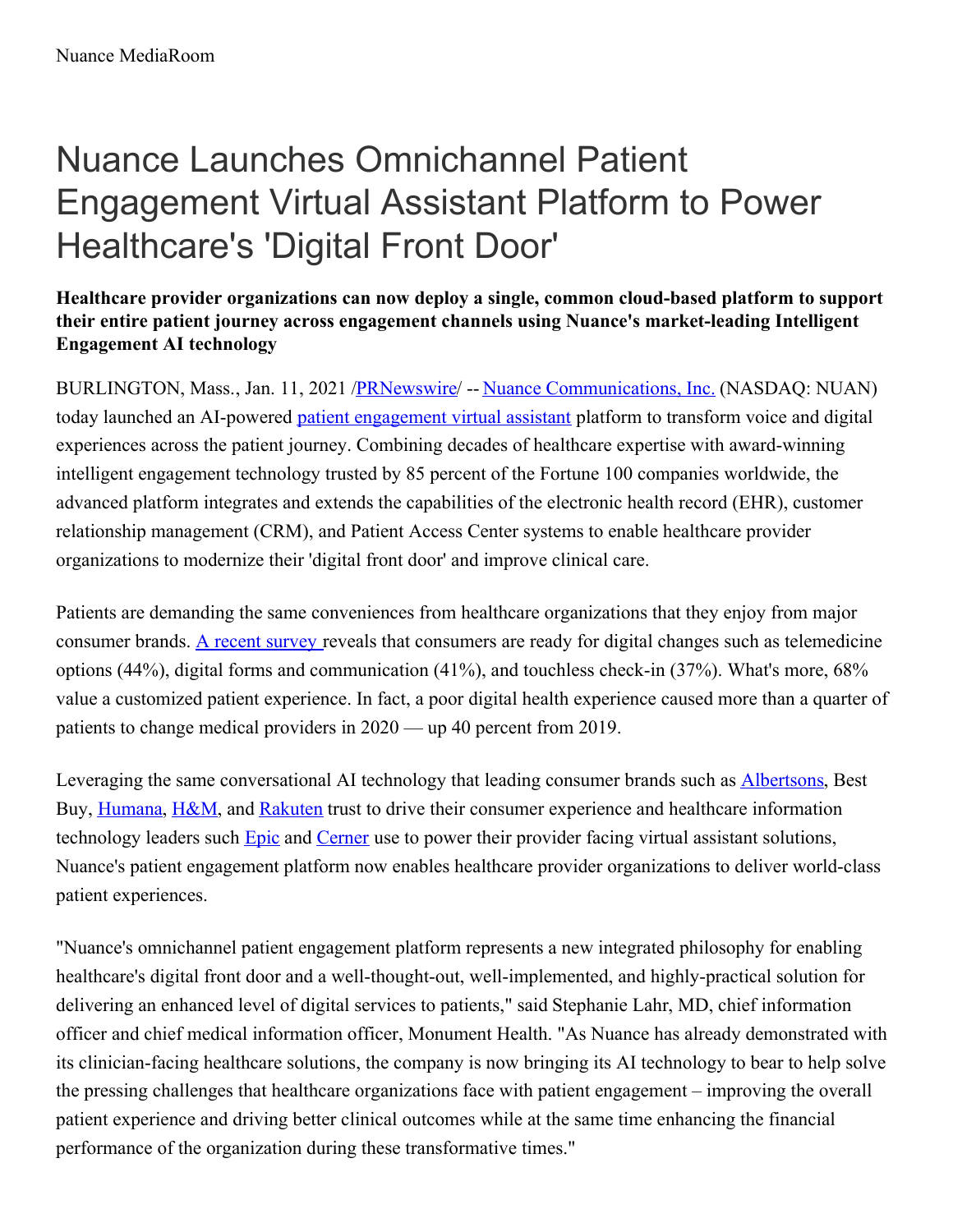Nuance's new patient engagement platform provides an array of leading capabilities and business outcomes including:

- Seamless, consistent and unified omnichannel experiences Unlike competitive solutions, Nuance's technology enables healthcare organizations to deploy a single unified virtual assistant/bot platform to manage patient engagement across voice, web, mobile, messenger and smart speaker/IoT interactions. No longer do healthcare organizations need to purchase, integrate, deploy and maintain separate siloed virtual assistant/bot systems for their voice (IVR), web, mobile/SMS and smart speaker/IoT devices to deliver natural, user-friendly and high-performing patient engagement applications that patients love.
- Integrates and extends capabilities of core systems infrastructure Nuance's platform integrates into and extends the capabilities of the healthcare organization's key clinical, financial, customer and telephony systems including the EHR, Patient Financial systems, CRM and patient access center (call center) telephony infrastructure. Enables more personalized and engaging experiences for patients and higher automation rates and lower costs for healthcare organizations.
- Provides "out-of-the-box" solutions and an advanced Do-It-Yourself (DIY) development tool With Nuance's patient engagement platform, clients can utilize prepackaged applications that meet specific pain points around patient access, patient support, virtual care and messaging, work with [Nuance](https://c212.net/c/link/?t=0&l=en&o=3029718-1&h=2575082952&u=https%3A%2F%2Fwww.nuance.com%2Fomni-channel-customer-engagement%2Fnuance-mix.html&a=Nuance+Mix) to develop custom applications or use Nuance Mix to build their own DIY platform solution.
- Proven business outcomes Based on more than 20 years of enterprise-class deployments with the largest brands in the world, Nuance's leading omnichannel customer engagement platform has helped companies achieve results including a 42% reduction in agent handle time, 85% first contact resolution, and greater than 50% improvement in customer satisfaction.
- Advanced and unified data analytics Enables organizations to monitor, assess, and react to service performance metrics and identify improvement opportunities across channels.
- Runs on Microsoft Azure for high reliability, security and performance Built on top of the Microsoft Azure HITRUST CSF-certified cloud platform.

"Our new omnichannel Patient Engagement Virtual Assistant Platform takes a holistic approach to powering healthcare's new digital front door, overcoming the shortcomings and inconsistencies of partial point solutions," said Peter Durlach, Senior Vice President, Strategy and New Business Development, Nuance. "By marrying the capabilities of our healthcare experience and the proven omnichannel customer engagement technology trusted by Fortune 100 companies worldwide, we can help address the urgent need of providers and patients alike to transform access to, and delivery of, care in the modern age of digital medicine."

To learn more about the Nuance Patient Engagement Platform, click [here](https://c212.net/c/link/?t=0&l=en&o=3029718-1&h=3259589945&u=https%3A%2F%2Fwww.nuance.com%2Fhealthcare%2Fpatient-engagement.html&a=here).

## **About Nuance Communications, Inc.**

Nuance [Communications](https://c212.net/c/link/?t=0&l=en&o=3029718-1&h=1335233909&u=https%3A%2F%2Fc212.net%2Fc%2Flink%2F%3Ft%3D0%26l%3Den%26o%3D2962967-1%26h%3D505812426%26u%3Dhttps%253A%252F%252Fwww.nuance.com%252Findex.html%26a%3DNuance%2BCommunications&a=Nuance+Communications) (NASDAQ: NUAN) is a technology pioneer with market leadership in